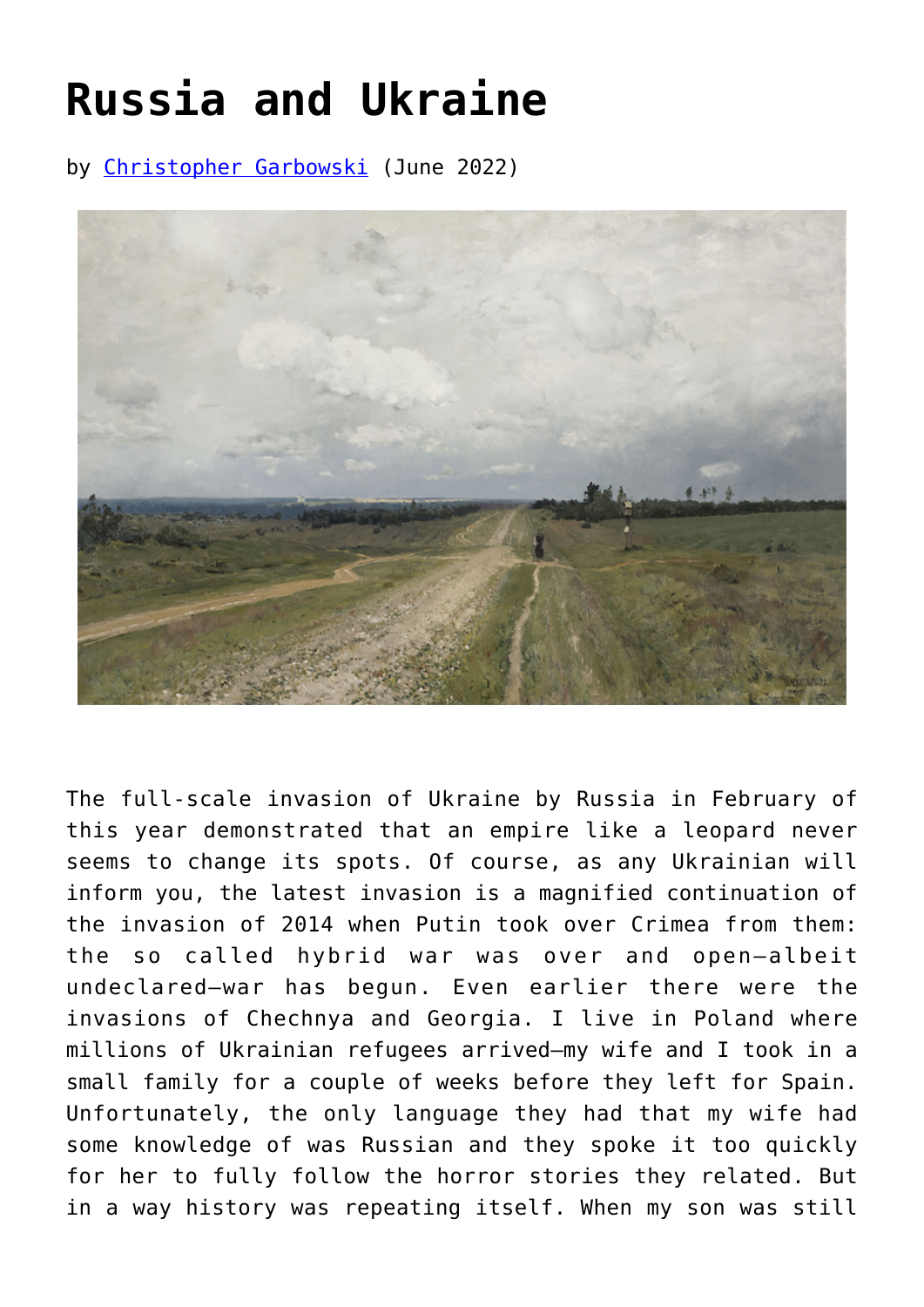in primary school a couple of decades ago, a child from a refugee Chechen family also attended classes at the school—one family of a fairly large number of refugees that came to Poland during that war, which few people outside of the country are aware of. Chechnya has a much smaller population than Ukraine, but many civilians died in that war and in hindsight it was a harbinger of what we are witnessing now.

The Russian empire has a long and bloody history with various guises. In the twentieth it became incorporated into the Soviet Union: the "evil empire," as Ronald Reagan famously and astutely called it. At its ideological base was Communism, which thanks to Marxism developed what was termed "scientific socialism." Human sacrifices were inconsequential on the road to a glorious future. And sacrifices there were! The authors of *The Black Book of Communism* of 1997 estimated the numbers of victims to be around ninety million. The Russian archives of Soviet crimes were only opened for a few years, and so the portion of the above numbers concerning their country's regime of terror are only an estimate, and all the more so in the case of the Chinese. Of course it will only be possible to get a more accurate number once Russia and China allow access to their archives, which is virtually impossible in both cases in the foreseeable future. And if what happened in Poland during the transition from Communism to democracy is any indication much of the contents of those archives will be or already are destroyed.

This brings us to the present war. Andrew Michta, an expert at the George C. Marshall European Center for Security Studies, notes that Ukraine's stubborn resistance has pushed the importance of national sovereignty "front and center." After three decades of post-Cold War institutionalism and globalism, we are back to the fundamentals of national security: only a sovereign Ukraine can provide its citizens with a secure homeland." He further notes international institutions could not stop Russia from invading Ukraine. One can add a number of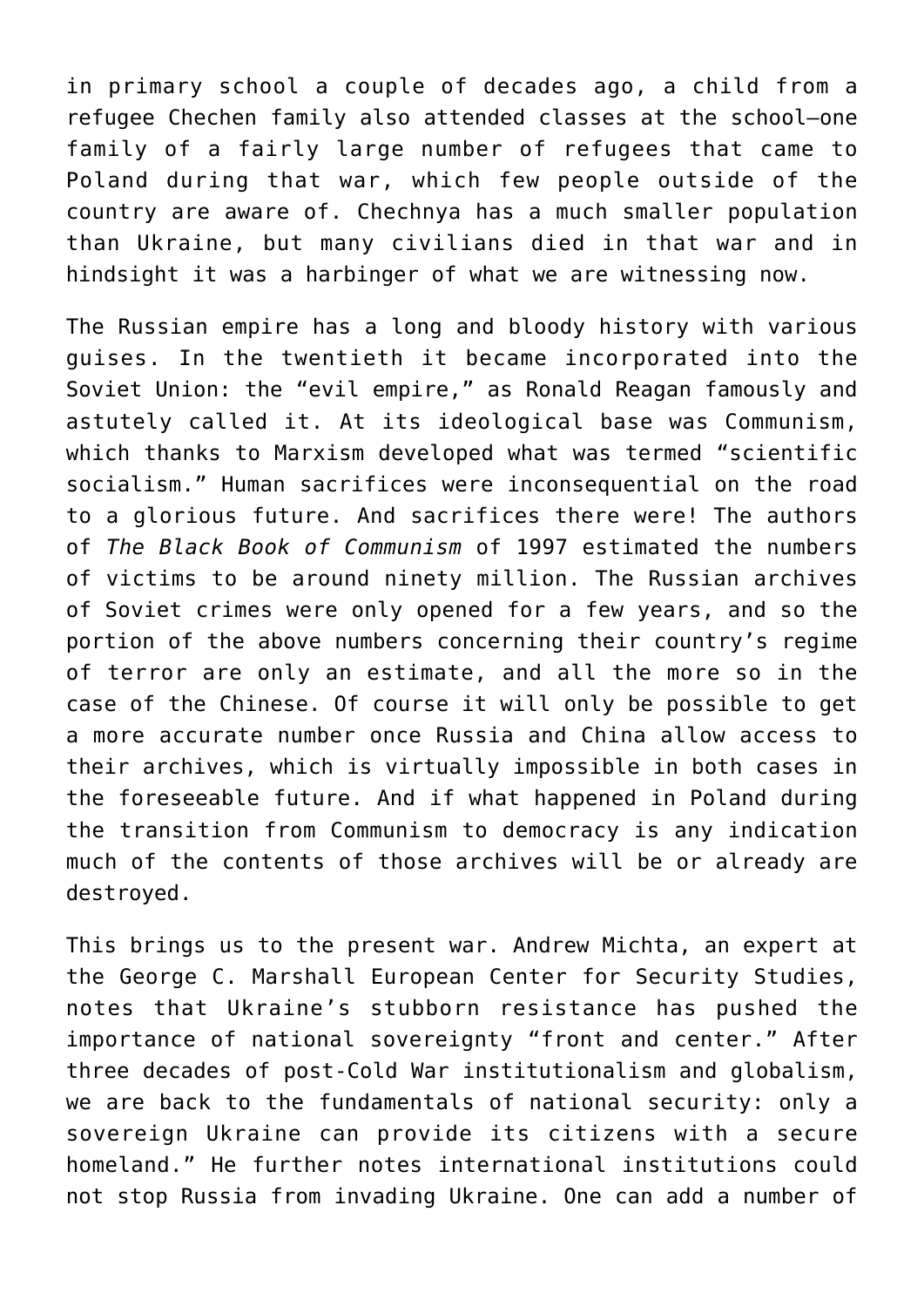pundits have labeled the Germans with their economic ties to Russia and dependence on its natural gas as Putin enablers. Moreover, "there is no substitute for hard power, and no nation can remain secure if it lacks a strong military, regardless of whether or not it belongs to a military alliance, for NATO has yet again defaulted to the United States to secure Europe." Michta argues peace should not always be the first priority in a conflict. For Putin has demonstrated a peace would likely be a tactic on his part to prepare for a future attack. Thus, "As Ukrainians have shown us when attacked, the goal should not be to reach a compromise as soon as possible, but to defeat the aggressor and liberate the nation's territory."[\[1\]](#page-4-0) Whereas it is hard to gauge the full truth of this opinion, from the available evidence it cannot be ignored.

<span id="page-2-0"></span>Decades ago Milan Kundera poignantly noted East Central Europe is made up of "small nations" in light of their tentative existence,[\[2\]](#page--1-0) that has now been all too dramatically proved as still true. Putin's attack on Ukraine is also reminiscent of Stalin's treatment of the country in the infamous Holodomor when millions of Ukrainian peasants starved to death during the brutal collectivization of their land. Now, besides the direct violence to civilians in the modern country, he has destroyed much of the machinery Ukrainians use for sowing and harvesting wheat on their rich land: and so one of the breadbaskets of Europe will be empty for who knows how long and citizens in the country face starvation. This is besides the unimaginable devastation of so much of their country the images of which understandably haunt Poles.

Since history is so important for the countries in the region, I will indicate a symbolic moment that pertains to Poland, but has significance for a number of them, also Ukraine. In the eighteenth century the large Polish Lithuanian Commonwealth was partitioned among three regional powers, including the Russian empire; thus its citizens lost their sovereign state.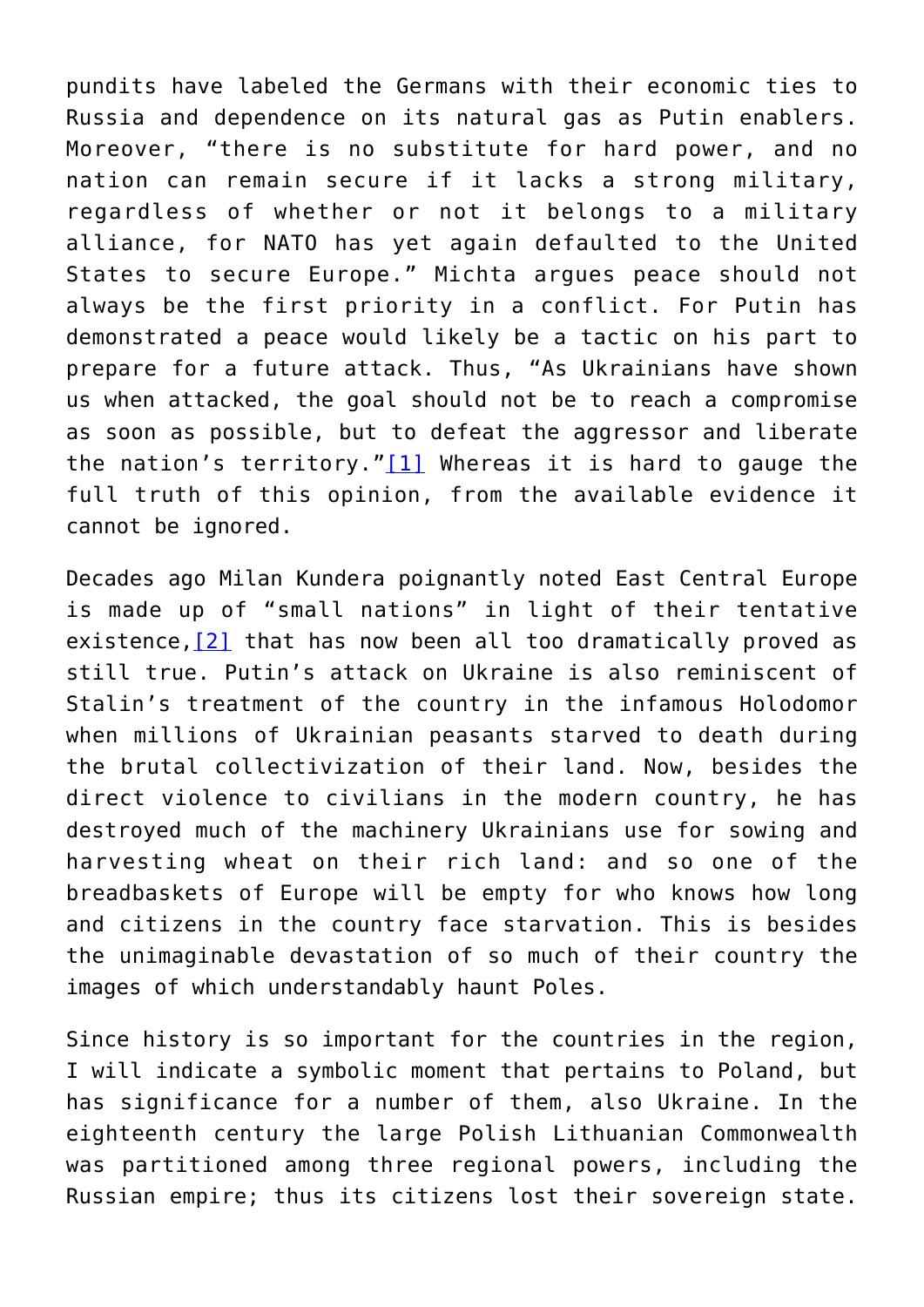The Poles in exile later saw what seemed an opportunity when Napoleon ravaged these partitioning powers and so they served the Frenchman gaining some benefits for their cause while he advanced in the pertinent part of the Europe of the day. But they had to pay the piper. Among other things, he ignominiously sent Polish soldiers to Haiti to crush a slave uprising. Fortunately, they failed. But over the course of the centuries a number of historical powerbrokers played similar games taking advantage of different disempowered Central European national groups yearning for sovereignty. Unfortunately, this included Ukrainian groups in the service of Hitler. This is what Putin means when he claims he is "denazifying" Ukraine.

Ukrainian political scientist [Georgiy Kasianov](https://www.foreignaffairs.com/articles/ukraine/2022-05-04/war-over-ukrainian-identity?check_logged_in=1&utm_medium=promo_email&utm_source=lo_flows&utm_campaign=registered_user_welcome&utm_term=email_1&utm_content=20220506#author-info) does not deny this and other darker moments in his nation's history: "Both Russia and Ukraine are obsessed with the past and are guilty of distorting the historical record for modern purposes." Nevertheless, he poignantly insists, "there is a fundamental difference in their positions." By this he means in the use of history by both parties in the current war: "Russia turns to the past to justify expansion, aggression, and domination, to resurrect an empire. Ukraine does it in self-defense and selfdetermination to preserve and nurture an independent republic. Russia fights for the past. Ukraine fights for the future." $[3]$ 

\*\*\*

<span id="page-3-0"></span>I attended a concert Joan Baez gave at the Catholic University of Lublin in 1985. She had just come from Gdańsk where she had met Lech Walesa, the leader of the banned at the time Solidarity movement. A true entertainer, she demonstrated her sense of the Polish audience with an anecdote of how she had informed a group of young monks that upon leaving Poland she would be meeting with Mark Knopfler of Dire Straits, and upon hearing this "they dropped their rosaries." More seriously, she realized that in Poland of the time there was not much sympathy for movements of the left such as she was identified